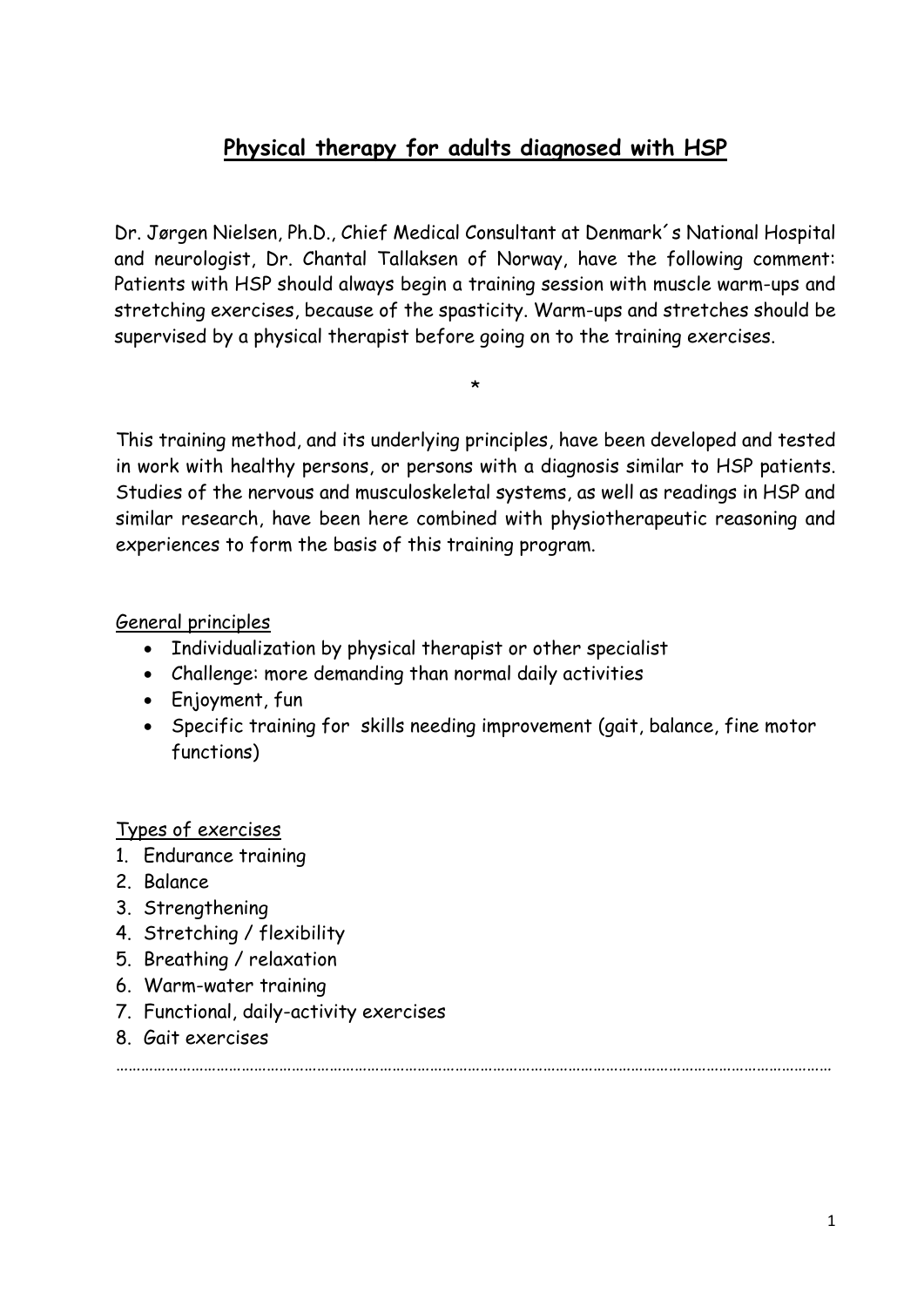## Appendix 1: Principles and foals of endurance training

- 1. The National Board of Health recommends daily 30 minutes of physical activity of moderate to high intensity.
- 2. To preserve and increase physical fitness.
- 3. To help prevent e.g. circulatory diseases, stress, muscular and skeletal diseases.
- 4. To reduce high blood pressure, help prevent overweight, improve psychic and social wellbeing.

## *Training suggestions:*

*Arm bike, rowing machine, treadmill, cross- or arctrainer, cycling and spinning.*

## Appendix 2: Principles and goals of balance training

- 1. To prevent falls
- 2. Challenge the person, give a feeling of greater security
- 3. Challenge at individual levels
- 4. Variation and unexpected components are important
- 5. Progression in different ways: unstable foundation, narrow foundation, closed eyes, mat, pillow, mobile foundation (big ball, small ball)
- 6. Train balance sitting, standing, walking

## *Training suggestions:*

*Different balance exercises on changing foundation, moving the head, closing the eyes.*

*Many balance exercises on one leg, as part of daily routines*

*Train fall-reactions (standing – fall forward – moving the foot quickly to regain balance)*

*Sitting on a ball of various sizes*

*Walk on line, cross-walking, broad-walking, narrow-walking and taking long steps*

## Appendix 3: Principles and goals of strength training

1. Exercise machines give specific and measurable training of individual muscle groups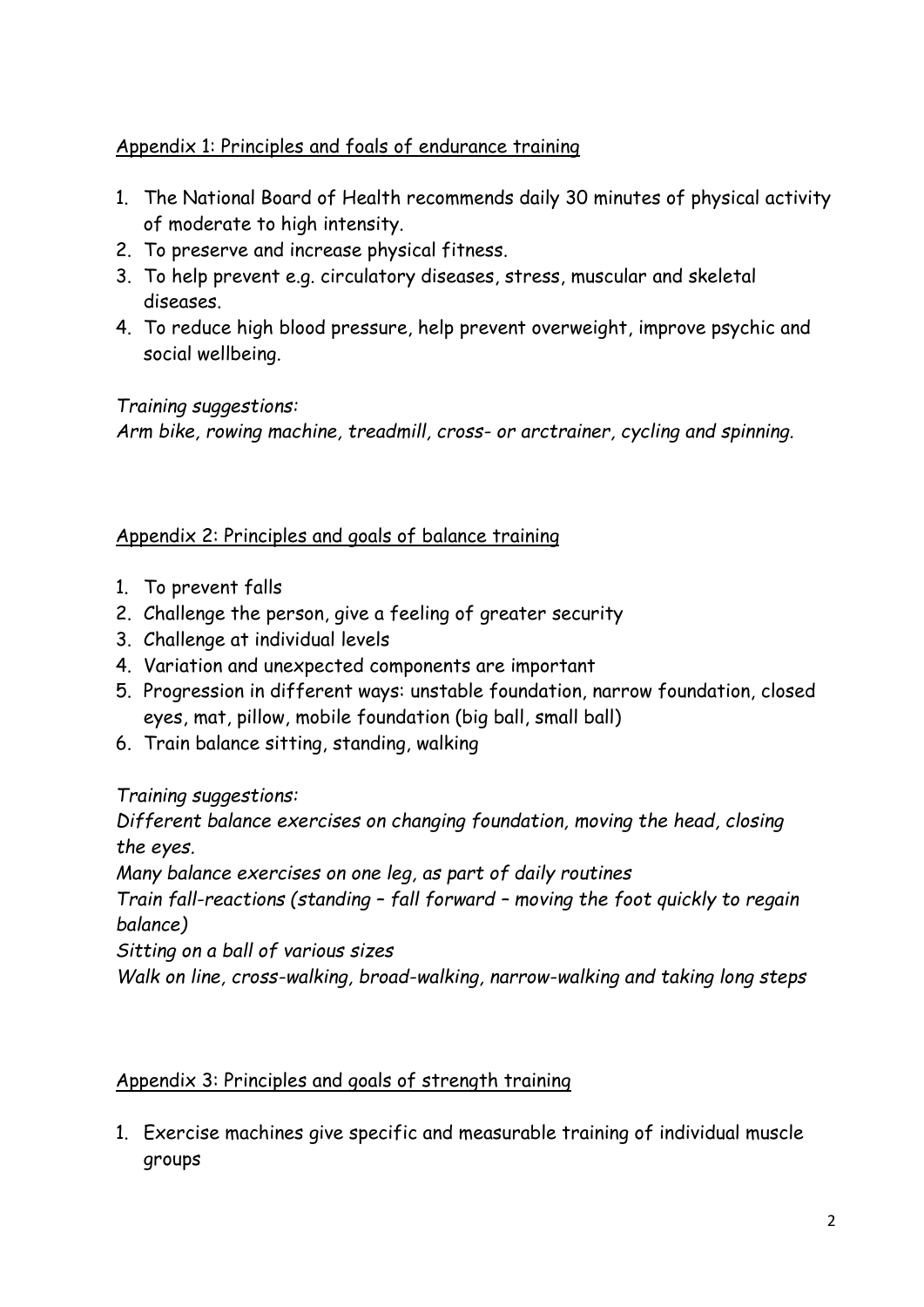- 2. Weight cuffs / dumbbells
- 3. Elastic band / exercise bands
- 4. May be integrated into functional exercises e.g. getting up / sitting down etc.
- 5. Strength training means training with one or more weights, max 15 times
- 6. Strength endurance training means training with one or more weights, more than 15 times

*Training suggestions: Strengthening training machines (leg-pressure, abductor, back machine, pull to breast/lateral pull Strengthening exercises with weights Functional exercises (up and down from chair and floor)*

#### Appendix 4: Principles and goals for stretching and mobility exercises

- 1. Important for everyone no matter functional level and age
- 2. Muscle-tone / spasticity
- 3. Especially on tense musculature / pain / stiffness
- 4. Attention to wheelchair users who get short muscles in hips and hollows of the knees
- 5. Personal stretching
- 6. Stretching by a physical therapist
- 7. Active / dynamic mobility exercises with the joints to extreme positions

#### *Training suggestions:*

*Dynamic mobility exercises for the whole body including back, shoulders, hip flexers, adductors (inwards) and the legs in general Stretching of the hollows of the knees Mobility exercises for the mobility of the ankles (the dorsal flexion) to improve*

*the gait functions*

#### Appendix 5: Breathing and relaxing exercises

- 1. Breathing exercises
- 2. Comfortable positions of rest
- 3. Balance between activity and rest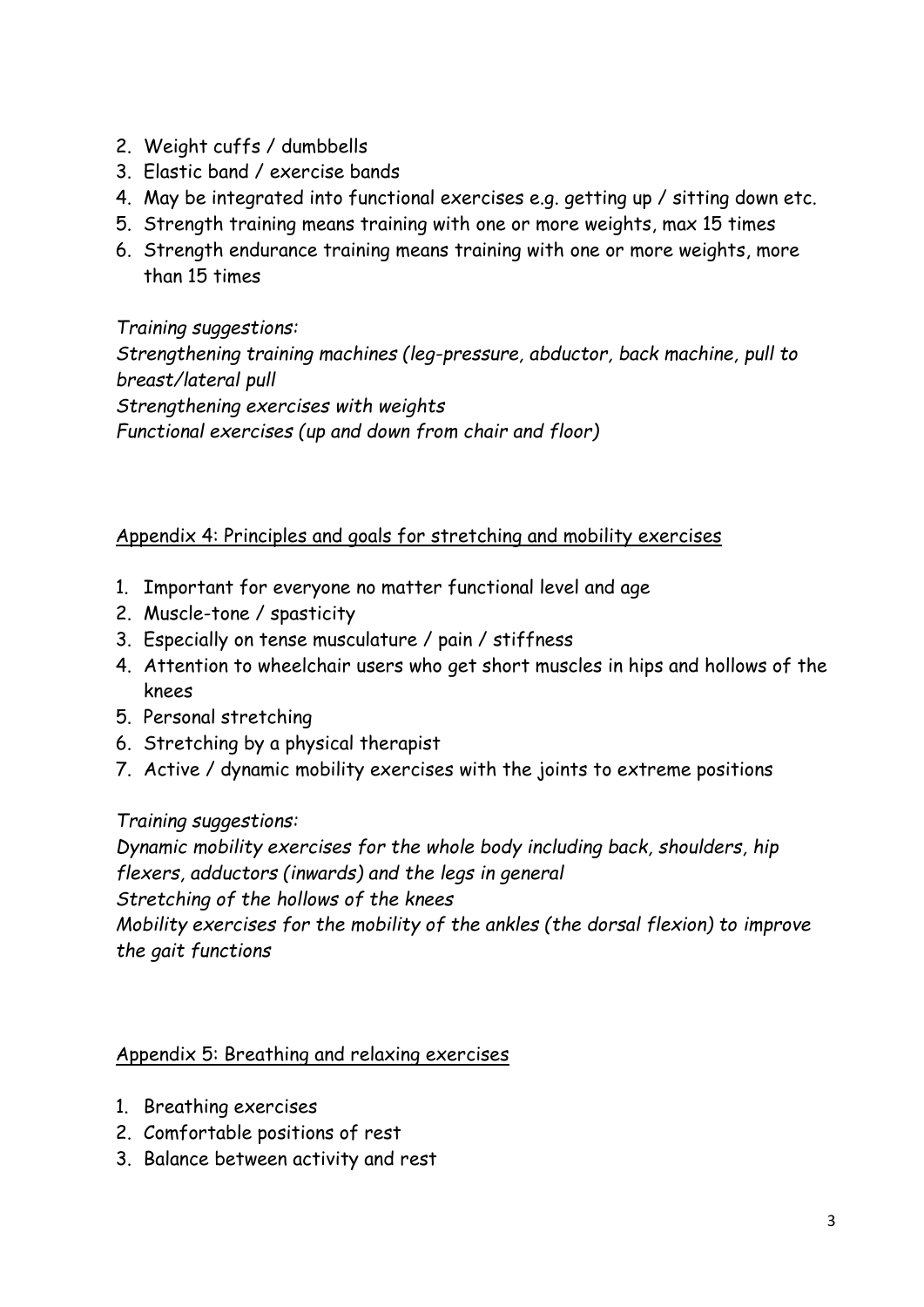#### Appendix 6: Training functions in warm water

- 1. The water gives stability
- 2. Strengthening exercises
- 3. Endurance exercises
- 4. Mobility and stretching exercises
- 5. Heat: alleviates the pain
- 6. Fun for everyone

#### Appendix 7: Functional exercises resembling common daily activities

*Training suggestions:*

*Getting up and down from a chair (e.g. using a test, which should be evaluated and re-tested)*

*Getting up and down from the floor*

*Arm exercises for lifting of various things in the home including shopping and kitchen utensils.*

## Appendix 8: Gait training

*Typical changes in the gait function for people with HSP*

- Walk is narrow, almost in line with the feet in front of each other giving minimal supporting surface
- Walking on the toes with the weight in front of the body´s center of gravity
- Reduced hip flexion and leg lifting at the risk of stumbling over one´s toes
- Reduced ankle flexion and placing of the heel at the risk of stumbling over one´s toes
- Inward moving of knees and feet

*Training with focus on:*

- Lifting the leg activating the hip flexor
- Walking broad and not putting the feet in front of each other
- Placing the heel with a stable gravity point in the center line of the body avoiding walking on the toes